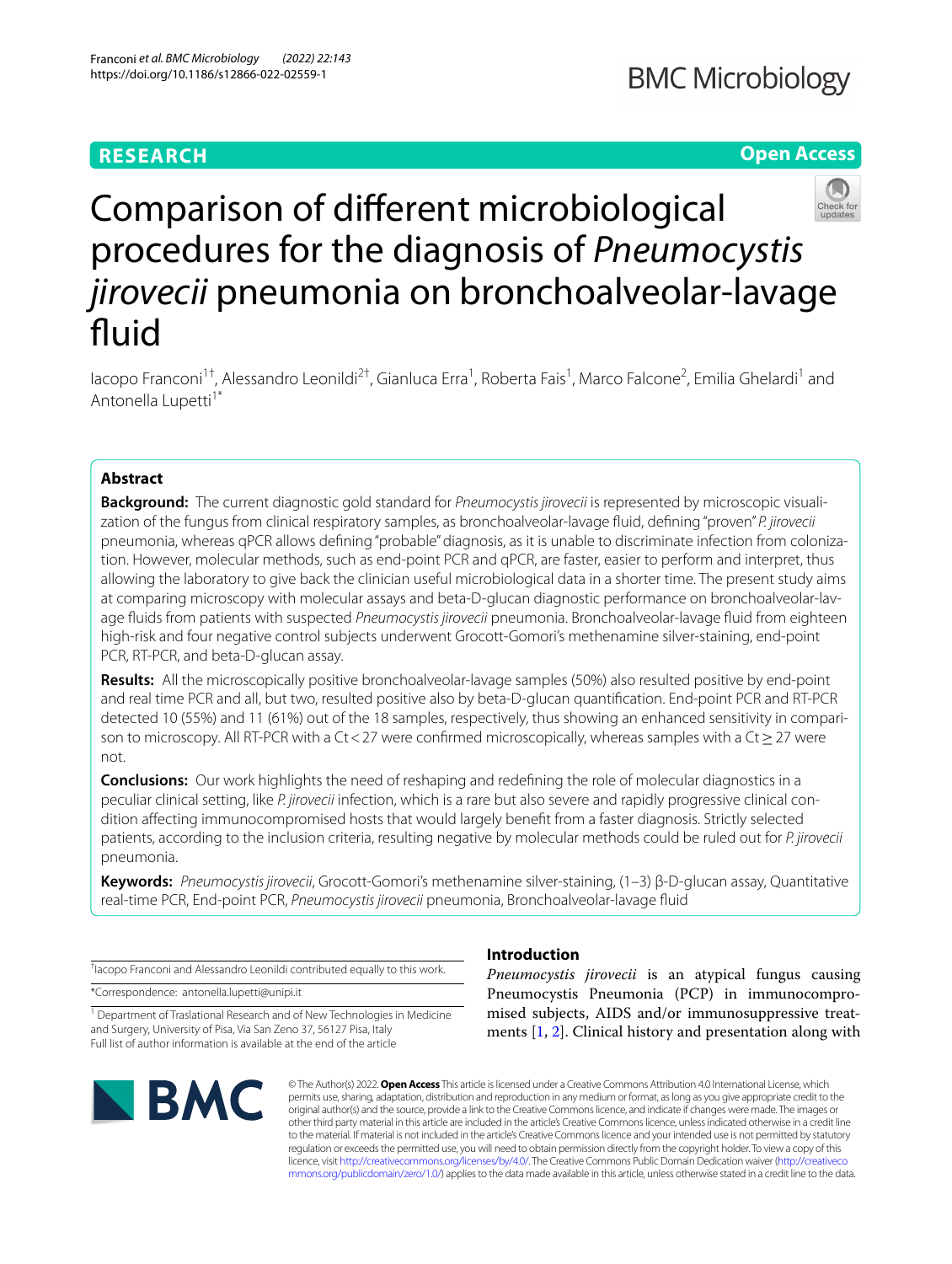radiological examinations drive presumptive diagnosis and empirical therapy. However, the role of laboratory tests has progressively grown in confrming it [\[3](#page-4-2), [4\]](#page-4-3).

The current diagnostic gold standard for *P. jirovecii* is represented by microscopic visualization of the fungus from clinical respiratory samples, as bronchoalveolar-lavage (BAL) fuid. Drawbacks of this technique include low sensitivity, results dependent on microbiologist's experience, time-consuming [\[5](#page-4-4), [6\]](#page-4-5). Due to its suboptimal sensitivity, negative microscopy cannot exclude infection.

Faster and more accurate detection of *P. jirovecii* can be provided by PCR-based assays, e.g. end-point and quantitative real-time PCR (qPCR)  $[6-9]$  $[6-9]$ , which are more sensitive than microscopy, but cannot discriminate between colonization and PCP.

Serum (1–3) β-D-glucan (BDG) assay measures the level of a cell-wall component of many fungi, with the exceptions of Zygomycetes, *Blastomyces dermatitidis* and *Cryptococcus* spp., which may synthesize extremely low levels of BDG or not at all. Therefore, this assay lacks specifcity, as BDG serum levels can rise due to various fungal infections, e.g. *Candida* spp. colonization and/or infection, but also for the presence of not fungi-related interfering factors, like intravenous treatment with antibiotics, albumin, immunoglobulin, and haemodialysis. Serum BDG might help the clinician to exclude the diagnosis of invasive fungal infections (IFD), like PCP, due to its high negative predictive value  $(93%)$  [[10–](#page-4-7)[14\]](#page-4-8), although several authors have pointed out that this test cannot be considered the only test to perform in order to rule out the diagnosis of both IFD and/or PCP [[15](#page-4-9), [16](#page-4-10)]. BDG can be measured also in BAL, however, its role in clinical practice is still a matter of debate.

The aim of the present study was to compare diagnostic performance of end-point PCR and RT-PCR and BDG assay examinations with reference standard Grocott-Gomori's methenamine silver-staining on BAL from patients with suspected PCP.

#### **Results**

Based on the inclusion criteria, 18 patients with suspected PCP and four control patients were selected. One BAL sample/patient was analysed by the diferent methods (Table [1](#page-2-0)). Microscopy by GMS allowed to identify *P. jirovecii* in 9 (50%) of the 18 samples and molecular analysis by end-point Unyvero-HPN detected 10 (55.6%) positive samples. *P. jirovecii* was visualized microscopically in the same 9 samples categorized as intensely positive by end-point PCR. Diferently, the sample n. 14, categorized as weakly positive by end-point PCR, was not visualized microscopically. BDG was measured in all samples. Fifteen (83.3%) out of 18 showed positive results, with 7 among those diagnosed by GMS and end-point PCR showing values from 591 to>1000 pg/mL BDG.

*P. jirovecii* DNA amplifcation by RT-PCR (Sacace *P. jirovecii* Real-TM®) detected 11 (61.0%) of the 18 samples. The same 9 samples already detected by GMS and end-point PCR showed a Ct value<27, the additional sample detected only by end-point PCR (n. 14) resulted positive with  $Ct=30$ , and a further sample (n. 2) with  $Ct=28$  was not detected by GMS nor end-point PCR. Interestingly, the BAL samples n. 17 and 18, which resulted positive microscopically and by end-point PCR, both with a  $Ct=19$  by RT-PCR, showed a negative BAL BDG result (255 pg/mL and<10 pg/mL, respectively), which was performed in duplicate. For these patients, serum BDG, received on the same day, of patient n. 17 resulted negative (<10 pg/mL) as well, whereas of patient n. 18 resulted positive (168 pg/mL). In sample n. 14, positive at molecular methods, the BAL BDG resulted negative  $(118 \text{ pg/mL})$ . The sample n. 2 presented high BDG level (>1000 pg/mL). Control patients resulted negative to each assay. A Kappa agreement analysis was performed showing a good strength of agreement  $(k=0.780)$ between end-point PCR and the reference standard (GMS), a moderate strength of agreement  $(k=0.576)$ between RT-PCR and the reference standard, and a poor strength of agreement  $(k=-0.33)$  between BDG on BAL and the reference standard. On secondary analysis a very good strength of agreement  $(k=0.818)$  was found between the two PCR methods.

#### **Discussion**

To the best of our knowledge, this is the frst study comparing BDG assay with GMS microscopy and both endpoint PCR and RT-PCR for *P. jirovecii* detection in BAL samples.

Direct microscopic staining is considered the gold standard for the diagnosis of "proven" PCP diferently from qPCR, which allows to defne "probable" PCP [[17](#page-4-11), [18\]](#page-4-12). However, molecular methods, such as end-point PCR and qPCR, require less man-hours, are faster, easier to perform and interpret, thus allowing the laboratory to give back the clinician useful microbiological data in a shorter time. In addition, the positive result by molecular methods can play an important role also for microscopic examination, as the latter can be difficult to interpret above all if the microbial load is low. The present study highlights that careful selection of patients with strict inclusion criteria is essential to defne both an appropriate request and to save healthcare facility resources.

In this study, all the microscopically positive BAL samples (50%) also resulted positive by end-point and real time PCR and all, but two, resulted positive also by BDG quantifcation. As expected, RT-PCR was more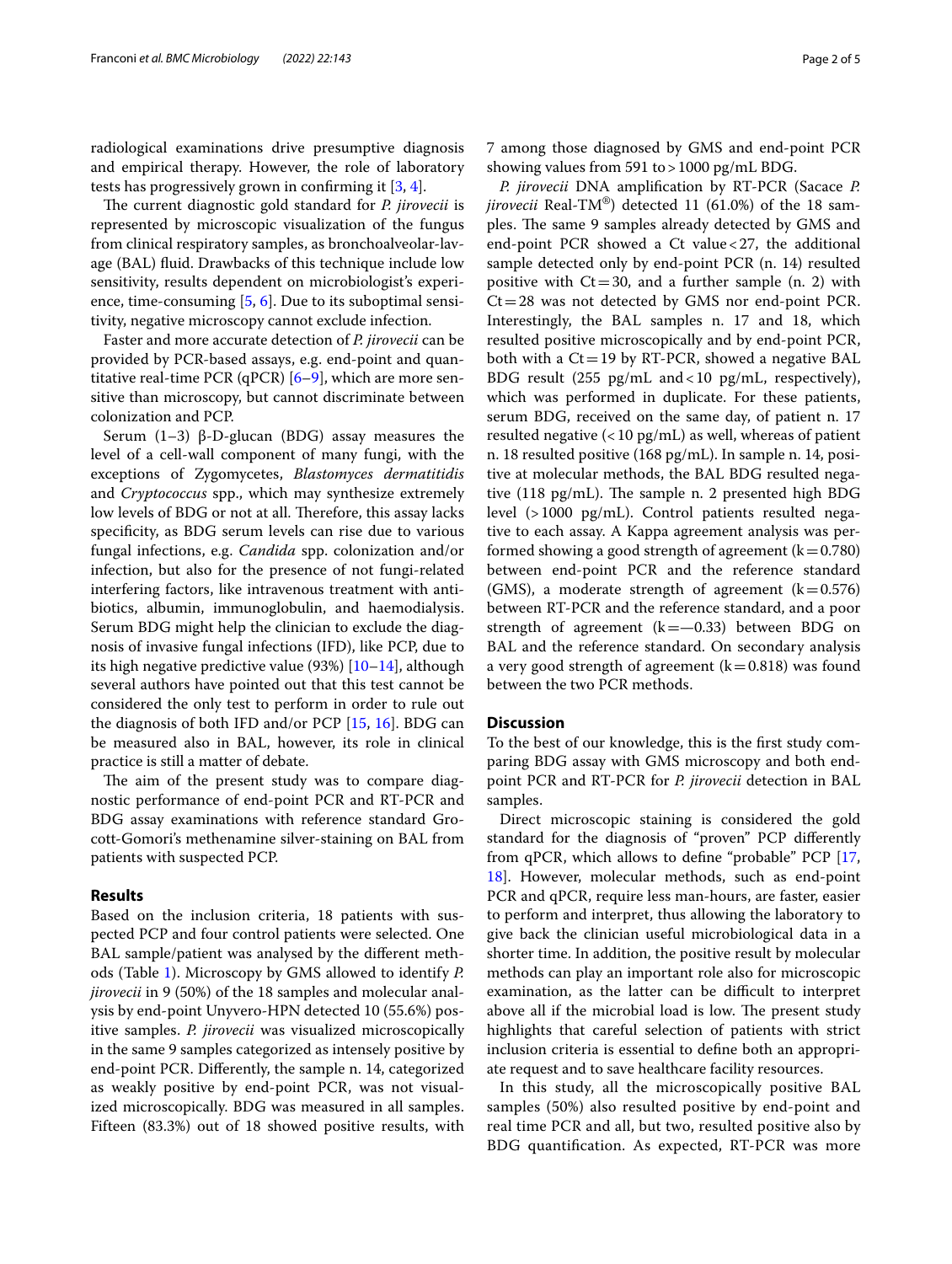| Patients with suspected<br><b>PCP</b> | P. jirovecii detection by:                |                                           |                                                        |                                 |  |  |  |
|---------------------------------------|-------------------------------------------|-------------------------------------------|--------------------------------------------------------|---------------------------------|--|--|--|
|                                       | Methenamine-silver staining<br>microscopy | Unyvero-HPN end-point<br>PCR <sup>a</sup> | Sacace-P. jirovecii Real-TM PCR β-D-glucan<br>$(Ct)^b$ | assay (pg/<br>$mL$ <sup>c</sup> |  |  |  |
|                                       | $+$                                       | $+++$                                     | $+(20)$                                                | 621                             |  |  |  |
| $\overline{2}$                        |                                           |                                           | $+ (28)$                                               | >1000                           |  |  |  |
| 3                                     | $+$                                       | $++$                                      | $+(21)$                                                | 879                             |  |  |  |
| $\overline{4}$                        | $^{+}$                                    | $++$                                      | $+(21)$                                                | 960                             |  |  |  |
| 5                                     | $^{+}$                                    | $+++$                                     | $+(22)$                                                | >1000                           |  |  |  |
| 6                                     |                                           |                                           | ٠                                                      | >1000                           |  |  |  |
| $\overline{7}$                        |                                           |                                           |                                                        | >1000                           |  |  |  |
| 8                                     |                                           |                                           |                                                        | >1000                           |  |  |  |
| 9                                     |                                           |                                           |                                                        | >1000                           |  |  |  |
| 10                                    | $^{+}$                                    | $++$                                      | $+(26)$                                                | >1000                           |  |  |  |
| 11                                    | $\! +$                                    | $+++$                                     | $+(24)$                                                | >1000                           |  |  |  |
| 12                                    |                                           |                                           | $\overline{\phantom{a}}$                               | >1000                           |  |  |  |
| 13                                    | $+$                                       | $++$                                      | $+ (18)$                                               | 591                             |  |  |  |
| 14                                    |                                           | $+$                                       | $+ (30)$                                               | 118                             |  |  |  |
| 15                                    |                                           |                                           |                                                        | >1000                           |  |  |  |
| 16                                    |                                           |                                           |                                                        | 837                             |  |  |  |
| 17                                    | $\! +$                                    | $++$                                      | $+(19)$                                                | 255                             |  |  |  |
| 18                                    | $\! +$                                    | $++$                                      | $+ (19)$                                               | < 10                            |  |  |  |
| Total                                 | $9(50\%)$                                 | 10 (55.6%)                                | 11 (61.0%)                                             | 15 (83.3%)                      |  |  |  |
| Negative control patients             |                                           |                                           |                                                        |                                 |  |  |  |
| 19                                    |                                           |                                           |                                                        | 309                             |  |  |  |
| 20                                    |                                           |                                           |                                                        | < 10                            |  |  |  |
| 21                                    |                                           |                                           |                                                        | 115                             |  |  |  |
| 22                                    |                                           |                                           |                                                        | < 10                            |  |  |  |

<span id="page-2-0"></span>

|  |  |  |  |  | Table 1 Comparison of microscopic, end-point PCR, RT-PCR, and β-D-glucan assays between PCP-patients and negative controls |  |  |
|--|--|--|--|--|----------------------------------------------------------------------------------------------------------------------------|--|--|
|--|--|--|--|--|----------------------------------------------------------------------------------------------------------------------------|--|--|

 $a +$ weakly, + + moderately, + + + intensely positive samples

<sup>b</sup> (Ct) stands for threshold cycle value

<sup>c</sup> Results were<400 pg/mL = negative; 400–450 pg/mL = indeterminate;>450 pg/mL = positive

sensitive than microscopy, allowing to detect *P. jirovecii* in 61% of the tested samples. In agreement with previous studies, positive results by RT-PCR with Ct < 27 were confrmed microscopically [[19](#page-4-13)].

Levels of BDG were found to be high ( $\geq$  837.3 pg/mL) in 6 patients with no evidence of *P. jirovecii* infection. Since BDG is present in the cell-wall of many fungi, BDG cannot be used to diagnose a specifc fungal infection, thus indicating that BAL BDG should only be taken into consideration for its high negative predictive value [[13](#page-4-14)]. Indeed, it resulted useful in ruling out the diagnosis of PCP for all the negative control patients. Moreover, this test is considered even more reliable in HIV positive patients to rule out PCP. However, our data indicate that negative BAL BDG as well as negative serum BDG values cannot exclude "proven" PCP infection in accordance with current literature [\[15](#page-4-9), [16\]](#page-4-10). Indeed, patient n. 17 who had both negative BAL and serum BDG and was HIV positive, and patient n.

18 who had negative BAL and positive serum BDG and was HIV positive confrm that BDG test alone is not sufficient to rule out PCP even among high-risk patients as HIV positive patients [[16\]](#page-4-10).

Together, diagnosis of PCP can be upgraded if an appropriate microbiological test result becomes positive. According to the guidelines [[17,](#page-4-11) [18](#page-4-12)], appropriate host factors, clinical and radiologic criteria should be confrmed by microscopy and qPCR. Although the present data are too limited to draw frm conclusions, we propose that patients strictly selected according to the inclusion criteria and resulting negative by molecular methods could be ruled out for PCP diagnosis. This conclusion is based on the following fndings. First, the positive results obtained by GMS were confrmed by molecular methods, e.g., end-point PCR and RT-PCR. Second, RT-PCR showed an enhanced sensitivity in comparison to GMS and endpoint PCR. Noteworthy, in comparison to GMS, molecular methods require reduced man-hour and turnaround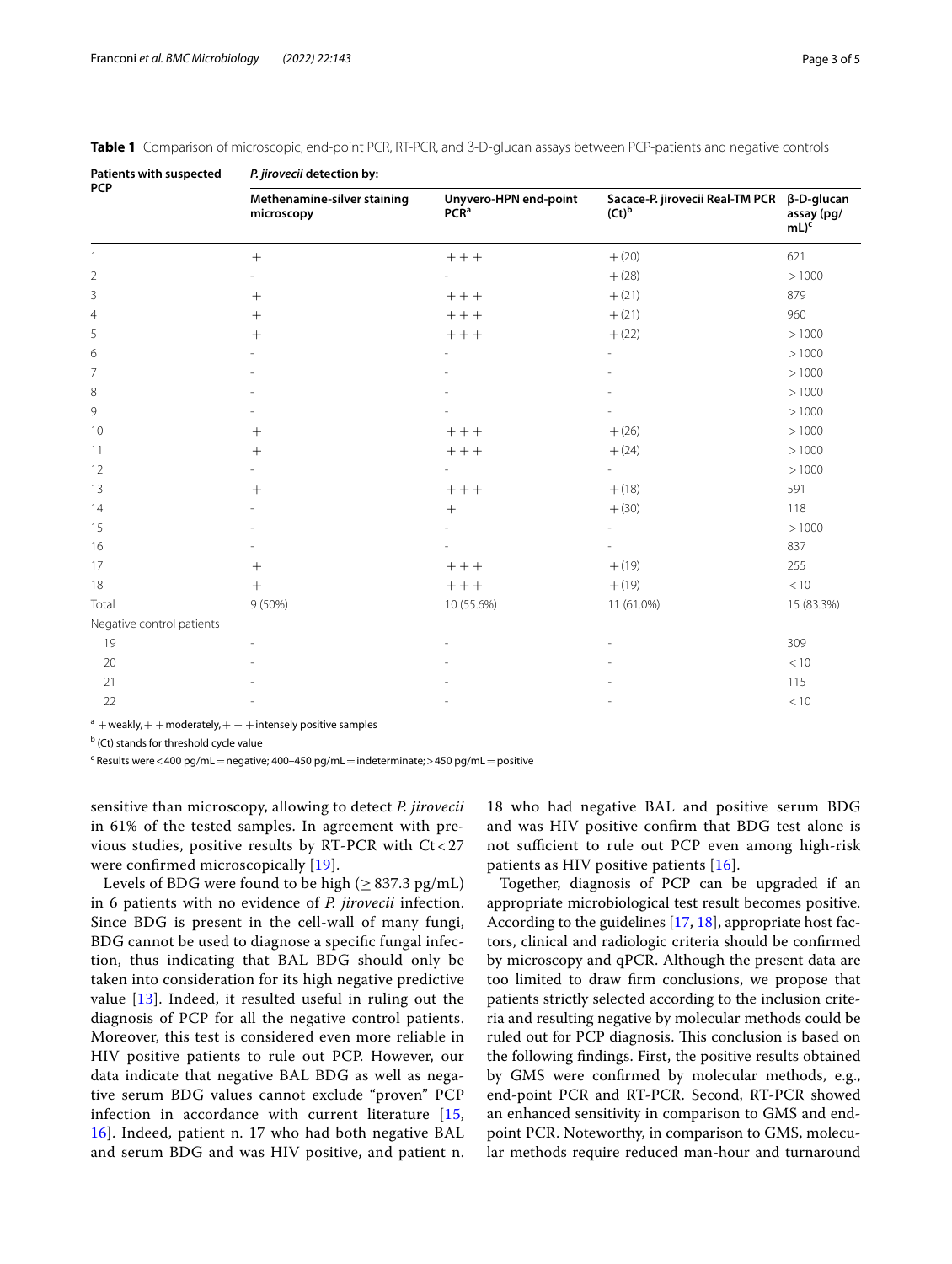time, and provide results independent from microbiologist's experience. Third, in agreement with Fauchier et al. [[19\]](#page-4-13), all patients resulted positive by RT-PCR showing a  $Ct < 27$  were confirmed microscopically, thus suggesting that these patients could be considered afected from PCP. Further studies are needed to determine PCR cutoff values to discriminate "proven" from "probable" PCP and from colonization, which would allow providing clinicians faster and reliable results.

#### **Conclusions**

In conclusion, our work highlights the need of reshaping and redefning the role of molecular diagnostics in a peculiar clinical setting, like *P. jirovecii* infection, which is a rare but also severe and rapidly progressive clinical condition afecting immunocompromised hosts that would largely beneft from a faster diagnosis.

#### **Methods**

This is a prospective methodological study. This study was conducted at the Pisa University Hospital, Mycology Unit, from January 2020 to October 2020.

#### **Inclusion criteria**

Current immunosuppression (AIDS or immunosuppressive treatments), new-onset progressive exertional dyspnoea, fever, cough and hypoxia, a suggestive imaging with ground glass opacities, difuse infltrates and/or nodules, high lactate dehydrogenase levels, and no response to empirical antibiotic treatment [[3,](#page-4-2) [4](#page-4-3), [17](#page-4-11), [18\]](#page-4-12).

Four patients who could not meet the overmentioned criteria were used as negative controls.

#### **Microbiological diagnosis of** *P. jirovecii*

Reference standard was Grocott-Gomori's methenamine silver-staining. BAL samples were centrifuged  $(4000 \times rpm, 10 \text{ min})$  and divided into two aliquots, one immediately used for microscopy and end-point PCR, one frozen (-20 °C) for further RT-PCR and BDG quantifcation.

All samples underwent: i) microscopic examination via Grocott-Gomori's methenamine silver-staining (GMS); ii) end-point PCR Curetis Unyvero®–HPN (Hozgerlingen, Germany), target amplifed gene was the 26S rDNA. BAL fuid (180 µL) was lysed in the Unyvero Sample Tube, and together with the Master Mix set within the cartridge inside the Unyvero Analyzer. Positivity to DNA search was expressed as weakly, moderately, intensely positive samples. End-point PCR analytical sensitivity regarding *P. jirovecii* detection was  $10^5$  pathogens/mL, diagnostic sensitivity and specificity reported by manufactures' instructions specifcally for *P. jirovecii* were both 100%. This assay is performed with a commercially available kit that has overcome quality controls as required by CE approval; iii) *P. jirovecii* DNA extraction was performed by QIAamp DNA minikit (Qiagen GmbH, Hilden, Germany) and amplifcation by RT-PCR (Sacace Pneumocystis jirovecii Real-TM®, Sacace Biotechnologies, Como, Italy) with fuorescent reporter dye probes specifc for *P. jirovecii* and internal control (β-globin gene) used as an amplifcation control for each specimen and to identify possible reaction inhibition. The target amplified gene was the 26S rDNA. Positive/negative controls were tested along with the patient's sample, following manufacturer's instructions in a 96-well plate on CFX96 Touch Real-Time PCR Detection System (Bio-Rad Laboratories, Hercules CA, USA). Samples were considered positive if the threshold cycle (Ct) value was  $\leq$  38 and curves showed the typical sigmoidal profle. RT-PCR (Sacace Pneumocystis jirovecii Real-TM®) analytical sensitivity was 200 DNA copies/mL, both sensitivity and specificity were 100%. The method used is qualitative, nevertheless, through Ct values, Real-Time PCR allows an estimation of the fungal burden in study samples as previously described  $[18, 20]$  $[18, 20]$  $[18, 20]$ . This assay is performed with a commercially available kit that has overcome quality controls as required by CE approval; iv) thawed BAL samples were centrifuged  $(3000 \times rpm)$ , 10 min) and supernatants used for BDG assay via Category Goldstream®– Product name: Fungus (1–3) β-D-Glucan Test Chromogenic Method (GKT-5 M) (Era Biology, Tianjin, China). BDG was quantifed by a kinetic automatic reader (IGL-200, Era Biology, Tianjin, China), and compared with standard curves. Results were < 400  $pg/mL = negative$ ; 400–450  $pg/mL = inde$ terminate; > 450 pg/mL=positive. Regarding *P. jirovecii* infection serum BDG assay showed a pooled sensitivity of 87% (95% CI: 0.73–0.94), a specifcity of 97% (95% CI: 0.87–0.99), a positive predictive value of 97% (95% CI: 0.85–0.99), and a negative predictive value of 88% (95% CI: 0.75–0.95) [[9\]](#page-4-6). This assay is performed with a commercially available kit that has overcome quality controls as required by CE approval.

#### **Acknowledgements**

Part of the study materials was kindly supplied by Arrow Diagnostics, Genova, Italy and by A. Menarini Diagnostics srl, Florence, Italy. We thank Dr. Paolo Lami and Dr. Lucia Bargagna for their technical support.

#### **Authors' contributions**

A.L. and A.Le. conceived and designed the experiments. A.Le., I.F., R.F. and G.E. performed the experiments. I.F. and A.L. analyzed the data. I.F. wrote the manuscript. A.L., M.F. and E.G. critically revised the manuscript. All authors reviewed the manuscript. The author(s) read and approved the fnal manuscript.